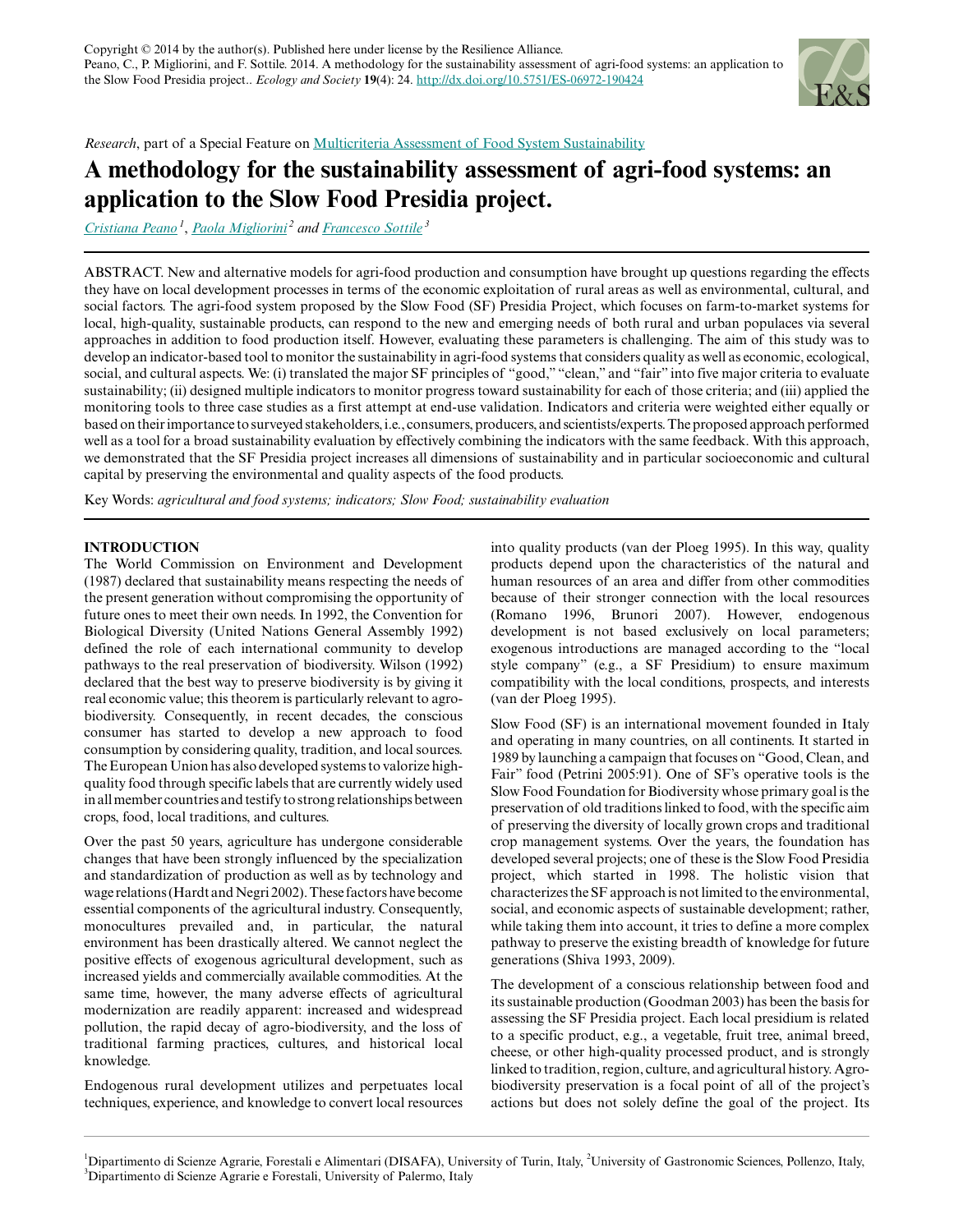approach and participatory way of implementing actions are also considered important. According to the Slow Food Foundation (2010), biodiversity is preserved by establishing a democratic system involving farmers, consumers, traders, chefs, local restaurants, and others. The agro-ecological approach to cultivation techniques is considered as the basis of a presidium, and all farmers are expected to follow specific production protocols. The democratic participation of all producers in the life and development of the presidium is particularly important to its success.

The Slow Food Foundation (2010) evaluates candidate products for a presidium considering specific criteria. First, the product must be good, in terms of taste and recognisability, and it must have a specific history in the region and be part of a traditional culture. It must be at risk of disappearing, so that its preservation maintains agro-biodiversity, and enhance environmental sustainability by developing an agro-ecological mode of production. Finally, the presidium must exemplify social and economic sustainability by using a democratic approach that considers farmer involvement and a small-scale dimension of farms.

In the SF approach, a presidium defines a new relationship between producers and consumers through the concept of "narrated quality." This concept considers that quality can be developed and made evident from many points of view; in the SF viewpoint, narration plays a fundamental role that can also overlap the analytical aspects of quality. Each product, group of producers, and traditional production system has a specific story that must be conveyed by the farmers to the consumers to let them appreciate the real life of the product and of the producers themselves, in other words, to form sustainable agri-food systems (SAFS).

No single definition of SAFS exists in the scientific literature nor is there a consensus on which criteria should be used to judge whether a food system is sustainable. A SAFS "provides healthy food to meet current food needs while maintaining healthy ecosystems that can also provide food for generations to come with minimal negative impact on the environment. A sustainable food system also encourages local production and distribution infrastructures and makes nutritious food available, accessible, and affordable to all. Further, it is humane and just, protecting farmers and other workers, consumers, and communities" (APHA 2007:1).

Generally, a SAFS must produce a quality product and be economically viable, ecologically feasible, socially just, and culturally acceptable. Evaluating such a system requires that the goals of the SAFS be clear, the stakeholders identified, and objective criteria to measure the goals be established, scored, and weighted (Christensen et al. 2012).

In this paper we aim to develop a multicriteria methodology inspired by the SF approach and assess whether the SF presidium project has managed to create a sustainable agri-food system (Peano et al., *in press*). Specifically, we tried to construct and use the multicriteria methodology as a communication and processfacilitating tool, sensitive to the SF's approach to sustainable agriculture food systems, including its emphasis on local aspects.

We also tested this multicriteria methodology by evaluating how it works as well as its effects and value for the development of a SF SAFS. We conclude with a discussion of the potentials and challenges of the method assessed. In this way, we address the mutual effects between the SF presidia and the assessment of the methodology.

# **MATERIAL AND METHODS**

Our methodological steps were: (i) to create a new fivedimensional framework (quality, economic, social, environmental, and cultural dimensions) that translates the major SF principles of good, clean, and fair and the SF Presidia criteria into pragmatic and relevant themes for sustainability issues; (ii) to design indicators to monitor progress toward sustainability for each of those themes; and (iii) to apply our monitoring tool to three SF Presidia as a first attempt at end-use validation. Evaluation methods typically range from expert-based to farmer-based (Triste et al. 2014); in this case, farmers, consumers, and experts were all consulted regarding each of these methodological steps.

## **The five-dimensional framework**

The evaluation of SAFSs elaborates issues of: impact assessment (CEC 2005); sustainable farming systems, land, landscape, and natural resource management (López-Ridaura et al. 2002, Van der Werf and Petit 2002, Pacini et al. 2009); local food systems (Schönhart et al. 2009); organic agriculture principles (IFOAM 2005); food policy and culture (Lang at al. 2009); diversified farming systems (Kremen et al. 2012). Similar parameters were considered by Lillywhite et al. (2012) in evaluating farming systems in the United Kingdom. In this paper, a new fivedimensional framework is provided to assess sustainability (Migliorini 2013) and we relate it to SF principles and Presidia criteria (Table 1).

## **Designing indicators: criteria and validation**

We present a methodology with indicators to assess the quality and sustainability of the presidia. Many different indicators of sustainability have been published (Meadows 1998, Belle and Morse 1999, Flanders 1999, OECD 1999, 2001, CEC 2005). According to Segnestam et al. (2000), indicators are "pieces of information" that summarize the characteristics of systems or highlight what is happening in a system. The proposed methodology aims to simplify the complex phenomena and to measure the state of a system.

We selected a list of indicators for each of the five dimensions referring, in some cases, to existing methodologies and indicators, especially for the environmental and economic aspects, and in other cases, to new dimensions (quality and cultural). When solid and scientific information was not available, e.g., for the social and cultural aspects, we consulted stakeholders, i.e., experts and producers involved in the presidium project, to select and design relevant indicators. This approach was previously used by van Calker et al. (2005) and Meul et al. (2008). The list of indicators, in total 41, is a new approach combining quality (5 indicators) and sustainability issues (5 cultural, 12 social, 15 environmental, 4 economic indicators). The score of the indicators is of two types: (a) quantitative, when a numeric range with specific unit of measurement can be obtained from the interviews; (b) qualitative (presence or absence or different type), when the indicator does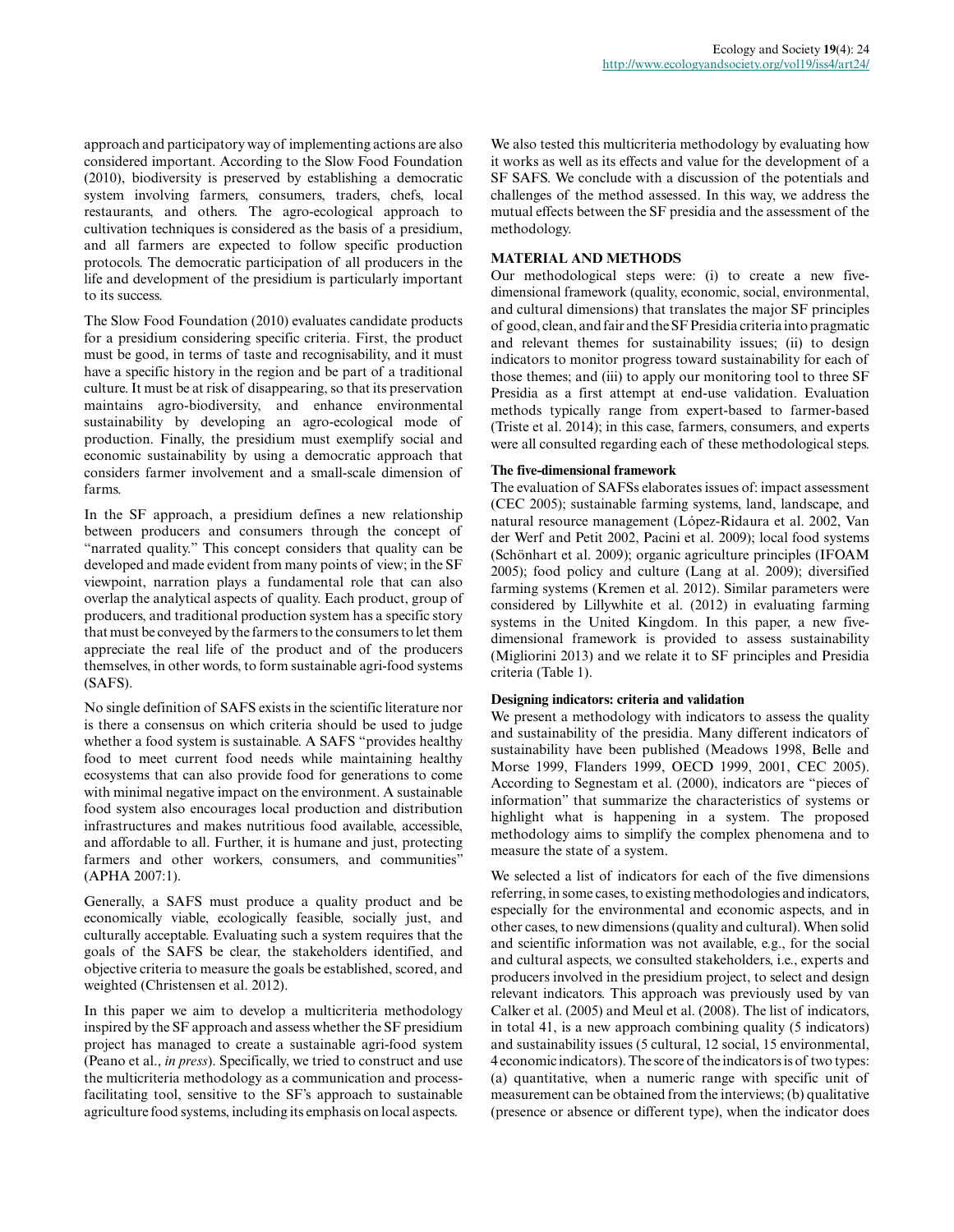| Sustainability<br>Dimension | Issue                                                                                                                                                                                                                                                                                                                                                                                                                                                                       | SF Presidia Criteria                      | Slow Food<br>Dimension |
|-----------------------------|-----------------------------------------------------------------------------------------------------------------------------------------------------------------------------------------------------------------------------------------------------------------------------------------------------------------------------------------------------------------------------------------------------------------------------------------------------------------------------|-------------------------------------------|------------------------|
| Ouality                     | Freshness; local; seasonal; health, safety and security; nutrition; taste                                                                                                                                                                                                                                                                                                                                                                                                   | Good                                      | Good                   |
| Environment                 | Soil quality and resources; water quality and resources; air quality, air pollution<br>reduction; biodiversity enhancement (gene, species, and ecosystem levels);<br>landscape conservation; climate change mitigation; land use; renewable or<br>nonrenewable resources; waste production/generation/recycling; energy<br>consumption and efficiency; plant health and animal welfare                                                                                      | Environmental and<br>risk of disappearing | Clean                  |
| Economic                    | Cost and access to food; consumers and household; income of farmers and food<br>manufacturers; trade and markets; operating and administrative costs of<br>business; regional added value; innovation and research; macroeconomic<br>environment                                                                                                                                                                                                                            | Small scale                               | Fair                   |
| Social                      | Employment and labor markets; standards and rights related to job quality and<br>work conditions; social inclusion and protection of particular groups; increasing<br>community power and personal relationships; social roles of producers and<br>reinforcing their willingness to organize themselves; communication network;<br>equity and nondiscrimination; access to education, health, justice, media;<br>landscape identity; security; governance and participation | Social                                    |                        |
| Cultural                    | Cultural heritage; material and immaterial knowledge; ethnodiversity;<br>conserving traditional production techniques; embeddedness; cultural and<br>territorial identity; tourism; historical buildings                                                                                                                                                                                                                                                                    | History, part of<br>traditional culture   |                        |

**Table 1**. List of quality, environmental, social, economic, and cultural impact issues used previously to assess the sustainability of agrofood systems, with reference to the Slow Food criteria of good, clean, and fair.

not require a specific number. For each indicator used (Table 2), we defined minimum (0), intermediate (5), and maximum (10) qualitative value, enabling us to standardize each evaluation. When an indicator only evaluated a presence or an absence (yes or no), only minimum (0) and maximum (10) values were used in its scoring. Table 2 describes all of the indicators and their contribution to developing the methodological frame, as well as their impact on the weight of each indicator.

## **Indicator weights**

To aggregate all indicators across the five dimensions, individual indicators must be weighted. Weighting depends on several factors, including subjective ones. Therefore, we approached weighting in two ways: (i) We assumed that all five dimensions were equally important and assigned a weight to each indicator based on the number of indicators within that dimension. For example, the five level-3 quality criteria were each weighted by one-fifth of the total for that dimension. (ii) We assumed that different stakeholders in the presidium project (producers, scientists/experts, and consumers) viewed the five dimensions differently, so we had each stakeholder category ( $n = 10$  per subgroup) prioritize each dimension and indicator using a questionnaire. Tables 3 and 4 report the weights given by each group of stakeholders to the five dimensions of the level 2 and level 3 indicators, respectively.

In both methodologies, the total weight of all five dimensions (level 1) equaled 100% to allow the two approaches to be compared. The potential extremes were 0 (all indicators in the five dimensions at the minimum score of zero) and +50 (all indicators in the five dimensions at the maximum score of ten).

## **Application of the monitoring tool**

This methodology was applied to three SF Presidia case studies at two times: (a) before the establishment of the SF presidium (before 2002 when the producers were Presidium candidates); (b) after the establishment of the SF presidium (after 8 years of project management). The first assessment (before) was done analyzing written documents of the Presidium project candidate through data acquired from the Presidia association's producers; the second assessment (after) was based on semistructural interviews with the producers (30% of Presidia association producers). The assessment of the conditions before and after was then compared.

# **Case studies**

The proposed methodology has been applied as a monitoring tool to some case studies to approach a first attempt of active validation. The methodological framework can obviously be applied to many agricultural systems; however, the approach developed through the selected indicators, in this case, certainly appears specific to small and local agro-food systems. The study described here was applied to three Slow Food Presidia that have been set up in different regions:

# *Caper of Salina (Sicily, Italy)*

The *Capparis spinosa* L. is a perennial shrub that is mostly spontaneous and cultivated in the Aeolian archipelago. The strong competition from lower-quality and cheaper capers from Middle Eastern and North African countries and the necessarily manual nature of cultivation have been the main causes of the decline in the growing area and production of the products as well as its high risk of disappearing, which determined the reason the Presidium was established in 2002.

# *Lentil of Santo Stefano di Sessanio (Abruzzo, Italy)*

The *Lens culinaris* Medik. cultivated in central Italy where the long and severe winters are ideal for the lentils but the hilly and mountainous landscape makes mechanization impossible. Thus the lentil cultivation is managed in a traditional way. Using the presidium approach, since 2004, all of the producers are part of an association to commercialize the product with a unique label.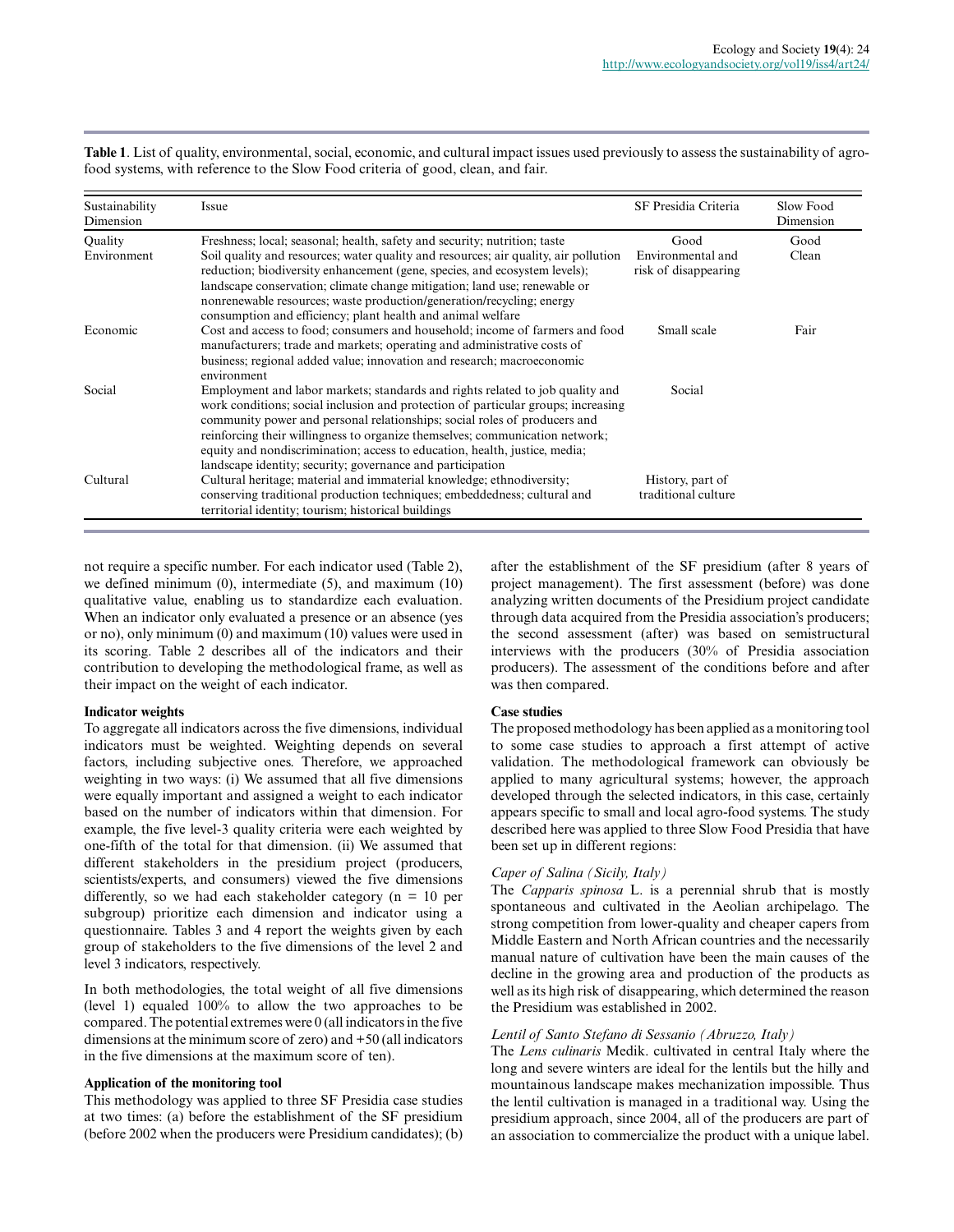| Table 2. List of indicators used to evaluate quality and environmental, social, economic, and cultural aspect of sustainability of Slow Food |  |
|----------------------------------------------------------------------------------------------------------------------------------------------|--|
| Presidia, with their dimension (level 1, 2, and 3), definition, unit of measurement $(u.m.)$ , scores, and value.                            |  |

| Level 1                 |                               |                                                     |                                                                                                                                                                                                                                                                                |        |                |          |
|-------------------------|-------------------------------|-----------------------------------------------------|--------------------------------------------------------------------------------------------------------------------------------------------------------------------------------------------------------------------------------------------------------------------------------|--------|----------------|----------|
| $\mathbf n$             | Level 2                       | Level 3                                             | Indicator definition                                                                                                                                                                                                                                                           | u.m.   | Score          | Value    |
| Product Quality         |                               |                                                     |                                                                                                                                                                                                                                                                                |        |                |          |
| 1                       | $\mathbf{1}$                  | Rules of production                                 | Existence of specific rules of production for<br>this product.                                                                                                                                                                                                                 |        | No: Yes        | 0;10     |
| $\overline{c}$          | $\overline{c}$                | Taste                                               | The taste of the product is clearly<br>recognizable and distinguishable through<br>tastings with an expert panel.                                                                                                                                                              |        | No: Yes        | 0; 10    |
| 3                       | 3                             | Nutritional content                                 | The nutritional content is what makes a<br>product popular for consumers.                                                                                                                                                                                                      |        | No; Yes        | 0;10     |
| 4                       | $\overline{\mathbf{4}}$       | Food safety                                         | The absence of chemical or biological<br>contaminants that may cause harm to the<br>health of the consumer is understood as "at<br>concentrations lower than the limits<br>allowed by law.!                                                                                    |        | No: Yes        | 0;10     |
| 5                       | 5                             | Local and seasonal                                  | It is produced within the area of<br>cultivation/gathering of the main crop<br>without forcing conditions (no heated<br>greenhouses).                                                                                                                                          |        | No: Yes        | 0;10     |
| Cultural sustainability |                               |                                                     |                                                                                                                                                                                                                                                                                |        |                |          |
| 6                       | 1 Community 1                 | Cultural identity                                   | The product has a particular cultural<br>connection and identity with the area in<br>which it is produced.                                                                                                                                                                     |        | No: Yes        | 0;10     |
| 7                       | 2 Community 2                 | Transmitting knowledge                              | There are forms of transmission of<br>knowledge that are horizontal (within<br>Presidium producers) or vertical (between<br>the producers and the community) through                                                                                                           |        | No; Yes        | 0;10     |
| 8                       | 3 Product 1                   | Traditional processing                              | events and exchanges, formal or informal.<br>The transformation of the product takes<br>place exclusively with artisan methods, e.g.,<br>at home of the producer family or without<br>industrial process. Innovations that improve<br>the quality of the final product are not |        | No: Yes        | 0:10     |
| 9                       | 4 Product 2                   | Traditional conservation<br>technique               | excluded.<br>The product is conserved with artisan<br>techniques. Innovations that improve the<br>quality of the final product are not<br>excluded.                                                                                                                            |        | No; Yes        | 0;10     |
| 10                      | 5 Product 3                   | Traditional gastronomy                              | the gastronomic use of the product is<br>typical of the local area.                                                                                                                                                                                                            |        | No; Yes        | 0;10     |
| Social sustainability   |                               |                                                     |                                                                                                                                                                                                                                                                                |        |                |          |
| 11                      | 1 External<br>relationships 1 | Educational meeting                                 | Number of meetings attended by the group<br>of producers per year to develop their<br>knowledge about different aspect of<br>production, organized outside the<br>community.                                                                                                   | n/year | $0$ ; 1-5; > 5 | 0; 5; 10 |
| 12                      | 2 External<br>relationships 2 | Knowledge sharing                                   | Sharing decisions and choices.                                                                                                                                                                                                                                                 |        | No: Yes        | 0;10     |
| 13                      | 3 External<br>relationships 3 | Relationship with local<br>institution              | The group of producers have a regular<br>relationship with the local institution<br>(region/province/municipality).                                                                                                                                                            |        | No: Yes        | 0:10     |
| 14                      | 4 Internal<br>relationships 1 | Organizational<br>formalization of the<br>Presidium | The group of producers are organized in a<br>formal way, e.g., association, cooperative,<br>consortium.                                                                                                                                                                        |        | No; Yes        | 0;10     |
| 15                      | 5 Internal<br>relationships 2 | Democratic nature of the<br>group                   | Decisions are made according to a common<br>rule (formal or informal) established by the<br>group of producers.                                                                                                                                                                |        | No; Yes        | 0;10     |
| 16                      | 6 Internal<br>relationships 3 | Social inclusion                                    | All stakeholders are included, e.g., young,<br>women, religious, or nonreligious<br>producers.                                                                                                                                                                                 |        | No; Yes        | 0; 10    |
| 17                      | 7 Internal<br>relationships 4 | Community power                                     | There is an official representative of the<br>group of producers with a specific mandate.                                                                                                                                                                                      |        | No; Yes        | 0;10     |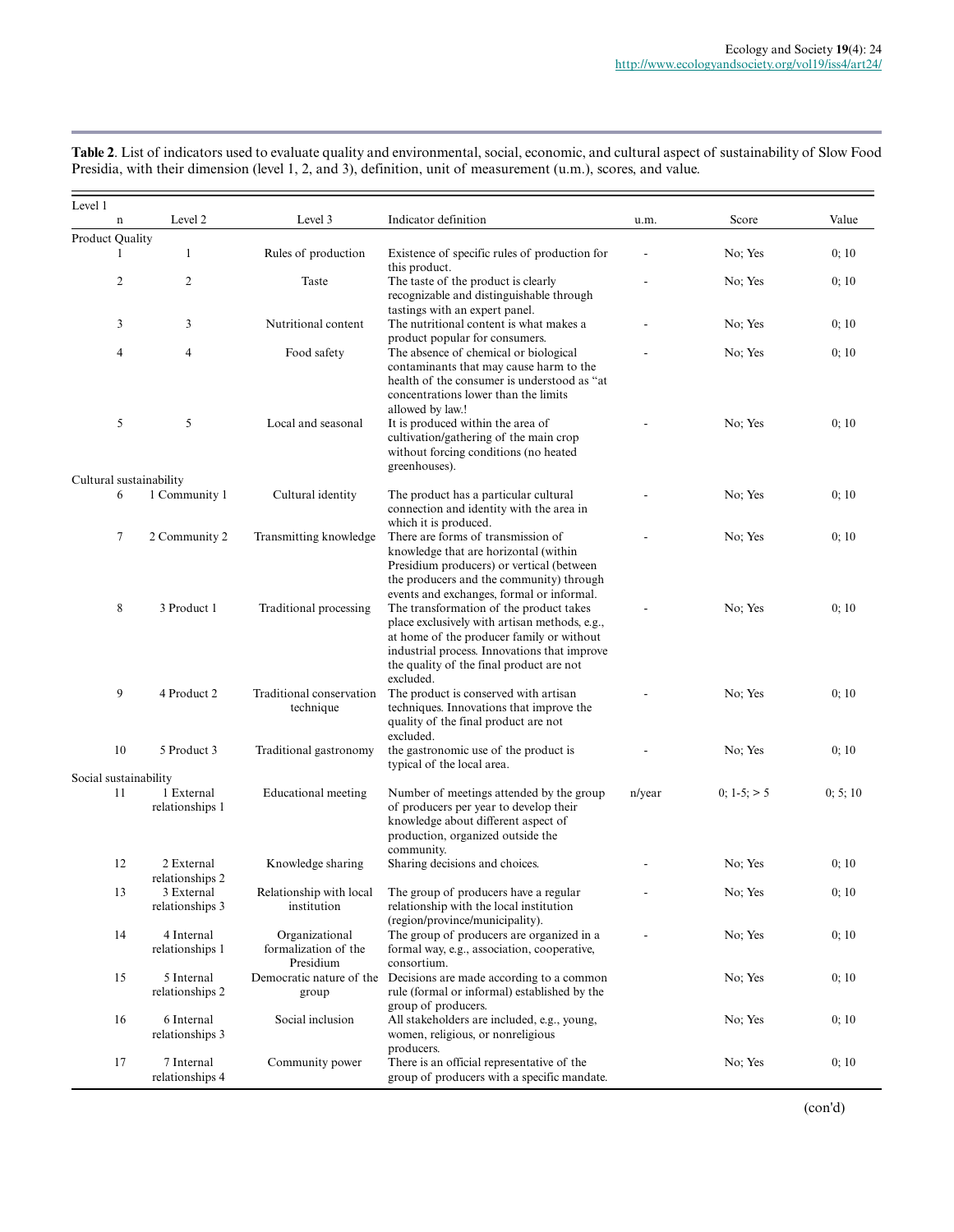| 18 | 8 Internal<br>relationships 5  | Meeting between<br>Number of meetings attended by the group<br>of producers per year to exchange<br>producers<br>information, organized by them. |                                                                                                                                                                                          | n/year         | 0; $1-10$ ; $> 10$                                                                               | 0; 5; 10       |
|----|--------------------------------|--------------------------------------------------------------------------------------------------------------------------------------------------|------------------------------------------------------------------------------------------------------------------------------------------------------------------------------------------|----------------|--------------------------------------------------------------------------------------------------|----------------|
| 19 | 9 Internal<br>relationships 6  | Meeting with $SF†$ head<br>office                                                                                                                | Number of meetings attended by the group<br>of producers per year with the SF head<br>office.                                                                                            | n/year         | $0; 1-10; > 10$                                                                                  | 0; 5; 10       |
| 20 | 10 Internal<br>relationships 7 | <b>Educational activity</b>                                                                                                                      | Number of meetings organized by the<br>producers per year to explain the products,<br>e.g., taste event, attended by students,<br>consumers, tourists, institutional<br>representatives. | n/year         | $0$ ; 1-10; $> 10$                                                                               | 0; 5; 10       |
| 21 | 11 Social roles 1              | Pride and social<br>gratification                                                                                                                | Producers are aware of their role, which is<br>recognized by the local community and<br>external stakeholders, e.g., universities,<br>institutions.                                      |                | No: Yes                                                                                          | 0; 10          |
| 22 | 12 Social roles 2              | Producers number                                                                                                                                 | Increase in the number of producers over a<br>defined amount of time.                                                                                                                    | $\frac{0}{0}$  | $0$ ; 1-100; $> 100$                                                                             | 0; 5; 10       |
|    | Environmental sustainability   |                                                                                                                                                  |                                                                                                                                                                                          |                |                                                                                                  |                |
| 23 | 1 Biodiversity 1               | Ecosystem diversity                                                                                                                              | Amount of ecological infrastructure, e.g.,<br>vegetal hedges, herbaceous or arboreal rows<br>and strips, dry stone structures, present in<br>the producer farm.                          | Meter          | $<$ 100; 100-300; $>$ 300                                                                        | 0; 5; 10       |
| 24 | 2 Biodiversity 2               | Species diversity 1                                                                                                                              | Number of species cultivated in the<br>producer farm.                                                                                                                                    | $\mathbf n$    | $< 6$ ; 6-20; $> 20$                                                                             | 0; 5; 10       |
| 25 | 3 Biodiversity 3               | Species diversity 2                                                                                                                              | Number of autochthonous species<br>cultivated in the producer farm.                                                                                                                      | $\mathbf n$    | No; Yes                                                                                          | 0; 10          |
| 26 | 4 Biodiversity 4               | Genetic diversity                                                                                                                                | Methods of reproduction of seed of the<br>main crop in the producer farm.                                                                                                                | Type           | asexual; self-<br>reproducing; exchange                                                          | 10;10;10       |
| 27 | 5 Water and Air 1              | Water quantity 1                                                                                                                                 | Amount of water used in the producer farm<br>that comes from alternative sources, e.g.,<br>recycling, rainwater utilization.                                                             | $\frac{0}{0}$  | $<$ 30; 30-50; $>$ 50                                                                            | 0; 5; 10       |
| 28 | 6 Water and Air 2              | Water quantity 2                                                                                                                                 | Type of irrigation used for the main crop.                                                                                                                                               |                | Flow; sprinkler;<br>localized; emergency;<br>rainfed                                             | 0; 4; 6; 8; 10 |
| 29 | 7 Water and Air 3              | Water quality                                                                                                                                    | Amount of pesticide used (active<br>ingredient) in the producer farm.                                                                                                                    | kg a.i/ha      | $0$ ; $0-10$ ; $> 10$                                                                            | 0; 5; 10       |
| 30 | 8 Water and Air 4              | Air quality 1                                                                                                                                    | Amount of chemical nitrogen used as<br>fertilizer input that produces NO <sub>2</sub><br>emissions.                                                                                      | kg N/ha        | $>$ 250; 100-250; < 100                                                                          | 0; 5; 10       |
| 31 | 9 Water and Air 5              | Air quality 2                                                                                                                                    | Amount of organic fertilizer as external<br>input.                                                                                                                                       | q/ha           | $<$ 100; 300-100; $>$ 300                                                                        | 0; 5; 10       |
| 32 | 10 Soil 1                      | Erosion: soil cover index                                                                                                                        | Monthly basis of soil covering by cultivated<br>crop as an annual average of coverage.                                                                                                   | $\frac{0}{0}$  | $<$ 50; 50-80; $>$ 80                                                                            | 0; 5; 10       |
| 33 | 11 Soil 2                      | Erosion: green manure                                                                                                                            | Use of green manure within the crop<br>rotation.                                                                                                                                         |                | No: Yes                                                                                          | 0;10           |
| 34 | $12$ Soil $3$                  | Crop rotation                                                                                                                                    | Duration of the crop rotation.                                                                                                                                                           | year           | $< 2$ ; 2-4; $> 4$                                                                               | 0; 5; 10       |
|    | 35 13 Energy and waste<br>1    | Renewable source                                                                                                                                 | Eenewable energy sources utilized in the<br>farm.                                                                                                                                        | $\frac{0}{0}$  | $0$ ; $0-50$ ; $> 50$                                                                            | 0; 5; 10       |
|    | 36 14 Energy and waste<br>2    | Packaging 1                                                                                                                                      | Packaging reduction over a defined amount<br>of time.                                                                                                                                    | $\frac{0}{0}$  | $0; 0-20; > 20$                                                                                  | 0; 5; 10       |
|    | 37 15 Energy and waste<br>3    | Packaging 2                                                                                                                                      | Type of the material used to pack the<br>product.                                                                                                                                        |                | recyclable; recyclable<br>and biodegradable;<br>recyclable,<br>biodegradable, and<br>compostable | 0: 5: 10       |
| 38 | Economic sustainability<br>1   | Supply chain                                                                                                                                     | Amount of diversification of the supply                                                                                                                                                  | $\mathbf n$    | 1 typology; 2 typology;                                                                          | 0; 5; 10       |
| 39 | 2                              | Price                                                                                                                                            | chain.<br>Deviation from the reference price of the<br>product.                                                                                                                          | $\frac{0}{0}$  | $3$ typology <sup><math>\ddagger</math></sup><br>$0$ ; $0-50$ ; $> 50$                           | 0; 5; 10       |
| 40 | 3                              | Aggregation                                                                                                                                      | Forms of bundling to sell the products.                                                                                                                                                  | $\overline{a}$ | No: Yes                                                                                          | 0; 10          |
| 41 | $\overline{4}$                 | Production area                                                                                                                                  | Increase of the production area in a defined<br>period.                                                                                                                                  | $\frac{0}{0}$  | 0; $1-50$ ; $> 50$                                                                               | 0; 5; 10       |
|    |                                |                                                                                                                                                  |                                                                                                                                                                                          |                |                                                                                                  |                |

† SF, slow food. ‡Different typology of supply chain: wholesales, cooperative, large organized distribution, farmers markets, on farm, solidarity purchasing groups.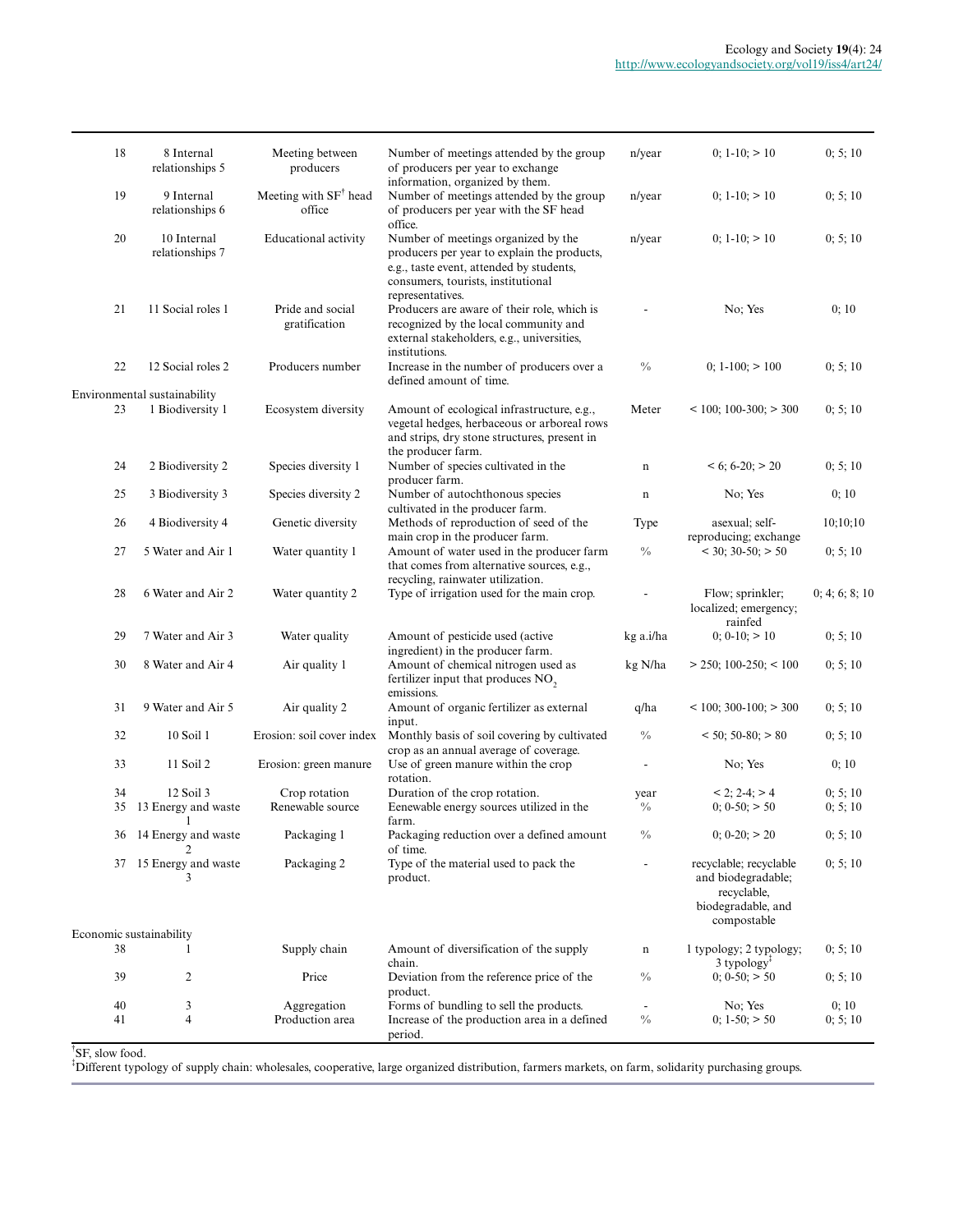| Dimension<br>(Level 1)       | Equal weights<br>$(\%)$ | Consumers<br>Average $(\% ) \pm SD$ | Scientists/Experts<br>Average $(\% ) \pm SD$ | Presidia producers<br>Average $(\%) \pm SD$ |
|------------------------------|-------------------------|-------------------------------------|----------------------------------------------|---------------------------------------------|
| Quality                      | 20                      | $44 \pm 14.30$                      | $24 \pm 9.9$                                 | $26 \pm 9.40$                               |
| Cultural sustainability      | 20                      | $13 \pm 4.22$                       | $19 \pm 8.8$                                 | $11 \pm 7.18$                               |
| Social sustainability        | 20                      | $17 \pm 5.33$                       | $13 \pm 4.5$                                 | $18 \pm 8.94$                               |
| Environmental sustainability | 20                      | $13 \pm 3.89$                       | $16 \pm 7.9$                                 | $22 \pm 7.68$                               |
| Economic sustainability      | 20                      | $13 \pm 4.60$                       | $28 \pm 15.4$                                | $23 \pm 8.01$                               |
|                              | 100                     | 100                                 | 100                                          | 100                                         |

**Table 3**. Weights assigned to each of five dimensions by the three presidia stakeholder categories.

# *Wild Service Tree of Wiesenwienerwald (Austria)*

The *Sorbus torminalis* (L.) Crantz is spread throughout the Schöpfl hill, near Vienna, Austria, where the tradition of eating its fruit (fresh or dried) and transforming it into distillates and other products is still evident. Very old trees produce delicious fruits that are harvested with difficulty in October by farmworkers who climb the tall trees. This Presidium was launched in 2008.

# **RESULTS**

#### **Weights of indicators**

The weights assigned to each of the five dimensions of quality and sustainability by the stakeholders are presented in Table 3. Consumers placed much more importance on quality than on sustainability. The scientists/experts valued economic sustainability and quality more than cultural, environmental, and social sustainability. Presidia producers emphasized social and cultural sustainability less. When the individual indicators of quality were considered (Table 4), consumers were clearly more interested in health, safety, security and taste while producers valued taste as well as the rules of production highly. Experts weighted the quality aspects almost equally, except that they felt that nutritional content was less important. Regarding cultural sustainability, experts and producers had similar views, while consumers paid more attention to traditional gastronomy than cultural identity. Regarding social sustainability, all stakeholders considered the social role of producers to be very important, together with environmental sustainability. For consumers, price was the most important aspect of economic sustainability, but diversification of the supply chain was also of concern to them. Price was also important for producers, while the other three aspects were almost equally important to them. The experts considered diversification of the supply chain most important, while price was least critical.

#### **Case study feedback**

Figure 1 summarizes the results of the equal-weights analysis of the five dimensions (level 1) for each of the three case studies (capers, lentils, and service trees) before and after the inauguration of the presidia. For each of the three case studies, participation in the SF Presidia project improved the total sustainability score; the average value before the inauguration of the presidia was 9.3, while afterward it was 30. In addition, the scores of each of the five component dimensions of sustainability increased. Note that the value assigned for economic sustainability before each presidium was established was 0, considered as a starting point of the process, to evaluate the economic progress. In each of the individual case studies after the establishment of the presidia, there was substantial variability in the weights assigned to each dimension by the different stakeholders.

Overall, the equal-weights approach yielded lower total sustainability scores, if compared with stakeholder evaluation. In any case, its values improved considerably after the presidia were established (Fig. 1). By using an alternative approach that weighted indicators according to their importance to different stakeholder categories, the increase in total sustainability was evident (i.e. in the case of capers the total score for consumers was 37, while that of the producers was 33) although the expert opinion evaluation gave similar results to that of the equal weights approach.

**Fig. 1**. Total sustainability scores estimated using the equalweights methodology. The contributions of each of the five dimensions to the total scores are indicated.



## **EFFECTS OF THE APPLIED METHOD**

### **Effects on food quality**

Many aspects of food quality can be analyzed, and taste is one of the most important. For presidia, the SF Foundation uses internal taste panels to evaluate quality while also involving experts from various fields. Presidia products are also all based on local food systems, because they are produced and consumed within a specific region, and they are seasonal and fresh. As already demonstrated by Freyer and Bingen (2012) for the organic food chain, the system related to the SF Presidium could be considered socially networked with a safer approach than heavily regulated ones. In this analysis, the differences in quality before and after the presidia were established, 1.7 and 4.3 respectively, could mainly be attributed to the application of production rules, which did not exist previously.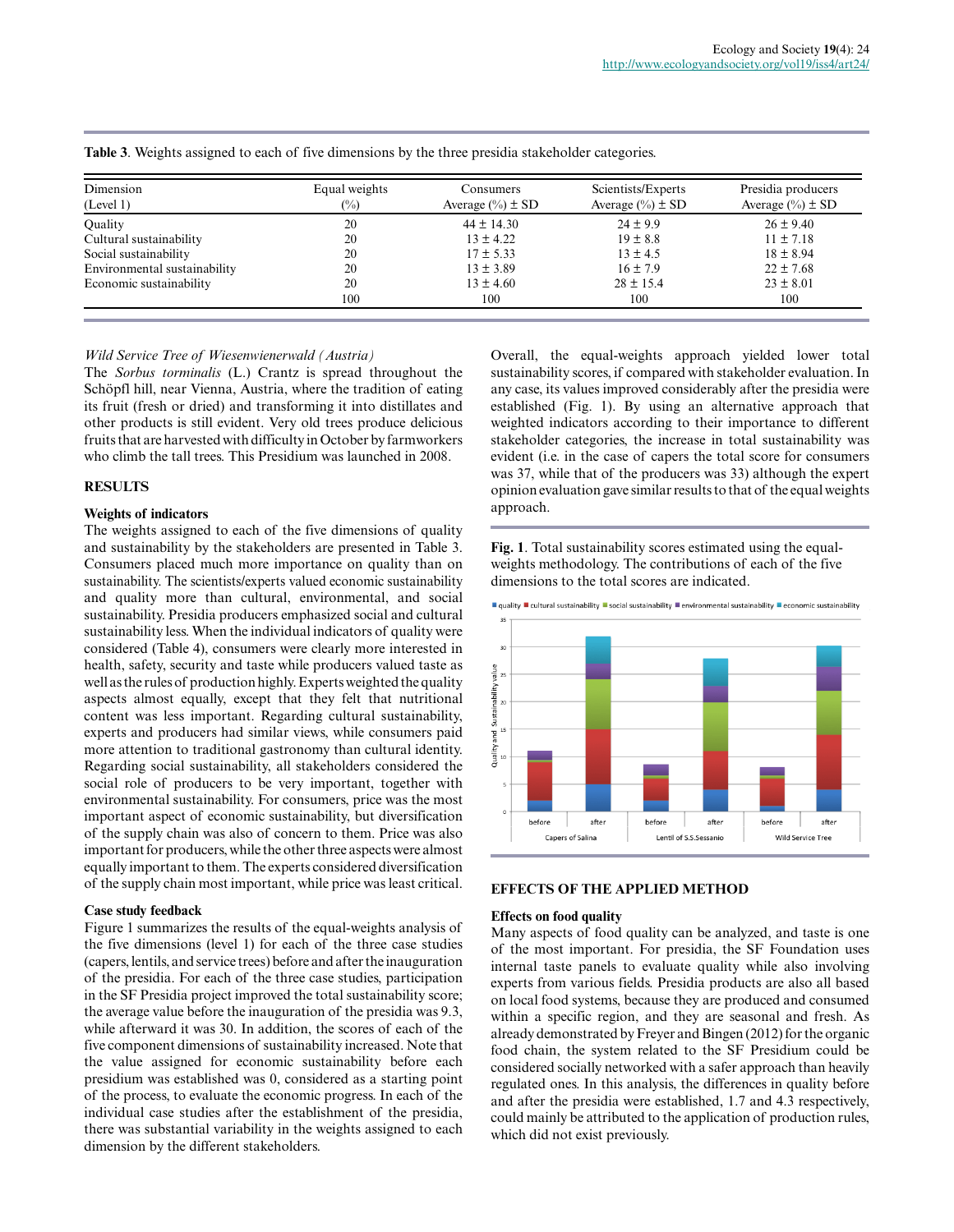**Table 4**. Weights (average and standard deviation) assigned to each of the indicators by different stakeholders within the five dimensions of quality, economic sustainability (both at level 3), and cultural, social, and environmental sustainability (at level 2).

| Dimensions              |                                    | Equal<br>weights | Weights according to                     |                                               |                                                   |  |
|-------------------------|------------------------------------|------------------|------------------------------------------|-----------------------------------------------|---------------------------------------------------|--|
| Level 1                 | Levels 2 and 3                     | $\frac{0}{0}$    | Consumers<br>Average $(\% )$<br>$\pm$ SD | Scientists/Experts<br>Average $(\% )$<br>± SD | Presidia producers<br>Average $(\% )$<br>$\pm$ SD |  |
| Ouality                 |                                    | 100              | 100                                      | 100                                           | 100                                               |  |
|                         | Rules of Production                | 20               | $6 \pm 5.16$                             | $19 \pm 8.0$                                  | $28 \pm 13.61$                                    |  |
|                         | <b>Taste</b>                       | 20               | $30 \pm 12.02$                           | $23 \pm 8.6$                                  | $31 \pm 11.65$                                    |  |
|                         | Nutritional content                | 20               | $15 \pm 10.54$                           | $13 \pm 8.4$                                  | $12 \pm 7.68$                                     |  |
|                         | Health, safety, security           | 20               | $33 \pm 10.33$                           | $23 \pm 16.4$                                 | $13 \pm 9.23$                                     |  |
|                         | Local and seasonal                 | 20               | $16 \pm 10.22$                           | $22 \pm 14.7$                                 | $16 \pm 9.40$                                     |  |
|                         | Cultural sustainability            | 100              | 100                                      | 100                                           | 100                                               |  |
|                         | Cultural identity                  | 20               | $10 \pm 9.43$                            | $20 \pm 14.5$                                 | $17 \pm 10.31$                                    |  |
|                         | Transmitting knowledge             | 20               | $17 \pm 11.35$                           | $24 \pm 11.0$                                 | $15 \pm 8.27$                                     |  |
|                         | Traditional processing             | 20               | $17 \pm 11.35$                           | 19±7.9                                        | 24±13.92                                          |  |
|                         | Traditional conservation technique | 20               | $27 \pm 13.98$                           | $15 \pm 6.6$                                  | $21 \pm 3.08$                                     |  |
|                         | Traditional gastronomy             | 20               | $29 \pm 14.30$                           | $19 \pm 10.0$                                 | $23 \pm 4.70$                                     |  |
|                         | Social sustainability              | 100              | 100                                      | 100                                           | 100                                               |  |
|                         | External relationship              | 33               | $23 \pm 13.98$                           | $24 \pm 12.2$                                 | $33 \pm 14.55$                                    |  |
|                         | Internal relationship              | 33               | $21 \pm 11.74$                           | $25 \pm 13.7$                                 | $31 \pm 13.34$                                    |  |
|                         | Social role of producers           | 33               | $56 \pm 25.47$                           | $51 \pm 20.7$                                 | $36 \pm 9.40$                                     |  |
|                         | Environmental sustainability       | 100              | 100                                      | 100                                           | 100                                               |  |
|                         | Biodiversity and landscape         | 25               | $34 \pm 10.22$                           | $38 \pm 16.0$                                 | $65 \pm 26.06$                                    |  |
|                         | Air and water                      | 25               | $24 \pm 3.94$                            | $19 \pm 7.1$                                  | $11 \pm 9.68$                                     |  |
|                         | Soil                               | 25               | $20 \pm 5.77$                            | $20 \pm 7.1$                                  | $16 \pm 12.31$                                    |  |
|                         | Energy                             | 25               | $22 \pm 2.58$                            | $24 \pm 8.6$                                  | $8 \pm 7.68$                                      |  |
| Economic sustainability |                                    | 100              | 100                                      | 100                                           | 100                                               |  |
|                         | Supply chain diversification       | 25               | $37 \pm 15.49$                           | $31 \pm 23.4$                                 | $24 \pm 12.31$                                    |  |
|                         | Price                              | 25               | $43 \pm 9.19$                            | 19±7.4                                        | $30 \pm 13.76$                                    |  |
|                         | Forms of bundling                  | 25               | $9 \pm 12.65$                            | $26 \pm 12.2$                                 | $23 \pm 13.02$                                    |  |
|                         | Increase of production area        | 25               | $11 \pm 11.74$                           | $24 \pm 11.4$                                 | $23 \pm 10.31$                                    |  |

# **Effects on the cultural system**

The concept of localized food and product production is not only based on geographic region but also on cultural knowledge (Bérard and Marchenay 2004). In our three case studies, cultural sustainability increased (from 5.3 to 9.0) because of the actions of the producers together with local associations that promoted similar initiatives, such as publications about the area, activities related to local tourism and culture, and the renovation of historical buildings. Thus, the presidium project offered a starting point for other local, rural development projects. These findings were consistent with several comparable international studies that documented the key roles of local associations and social capital in promoting sustainable agriculture, with benefits ranging from higher yields to a wider adoption of agro-ecology practices, and achieving a broad set of social goals (Pretty and Ward 2001, Tregear 2001).

## **Effects on the social system**

The social effect of a presidium was not easy to quantify for the Italian presidia. Social objectives can be considered a way to improve the social role of producers and reinforce their willingness to organize themselves.

In this analysis, we considered three categories of the social dimension (external relationship, internal relationship, social role of producers). Within each presidium, the producers increased

their relationships with the "external world" and had opportunities to meet and share experiences among themselves and other presidia producers (from 0 to 9 for the caper, 1 to 9 for the lentils, and 1 to 8 for the wild services tree, before and after the presidia, respectively). The three Presidia develop and continue a "virtuous" trajectory thanks to a network of players (producers, refiners, salespeople, chefs, technicians, teachers, students, journalists, food lovers, food buying groups, etc.) that, in various ways, collaborate to safeguard, improve, and promote production all to raise awareness of products, producers, and regions, even in contexts that are far removed from the area where the actual production takes place. This aspect is possible thanks to the important role of the Slow Food association, which facilitates the networking of these various parties, the promotion of the products, as well as communication. Ultimately, the social changes that could enable presidia to scale up and out will be fashioned by the aspirations and actions of people (Kloppenburg et al. 2000, Bacon et al. 2012).

#### **Effects on the environment**

Environmental goals are vital for each presidium, because they are essential to the preservation of biodiversity and the improvement of sustainable food production. Each presidium production protocol requires the producers to avoid or reduce the use of chemical treatments, to consider animal welfare when adopting animal husbandry, and to protect local breeds and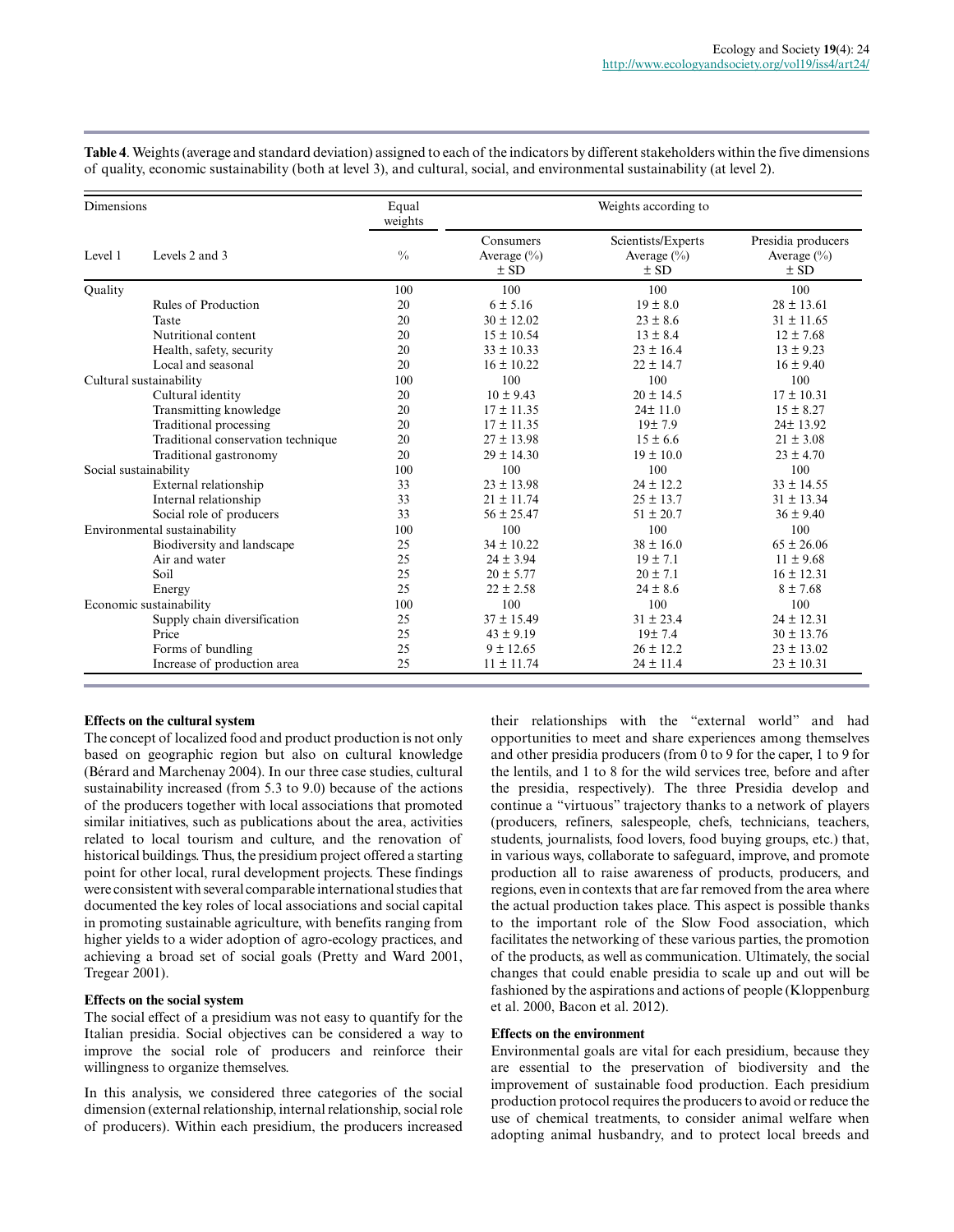vegetable varieties whenever possible. The use of varieties and breeds adapted to local environments can reduce or eliminate the use of chemicals and excessive water consumption.

Our examination revealed encouraging results. The overall effects of the presidia on the environment were positive (1.7 and 3.4, before and after the presidia, respectively), although much remains to be done: the packaging of some products was neither minimal nor biodegradable, and very few producers have invested in clean energy. Our research suggested that many diversified farming systems can be designed that are equally productive and that maintain or enhance the ecosystem. In the case of the lentils of Santo Stefano di Sessanio, changes carried out to develop more sustainable practices at each stage of processing are important. A greater focus on natural methods of weed control and high sustainability postharvest treatments (cold treatments or natural drying) is particularly relevant. Other positive measures include the introduction of varietal fields for a shared reproduction of seeds as well as efforts to maintain purity by using individual packaging (in the past lentils were mainly sold in bulk).

## **Economic effects**

The economic objectives can be measured by the producers' remuneration (increased prices and quantities), which leads to local economic growth and additional employment (more workers). Our study showed that the price of the final product increased, although not for the wild service tree. For the lentils of Santo Stefano di Sessanio, the price has increased from 6 to  $15 \frac{\epsilon}{4}$ kg, for the capers of Salina from 4 to 11 €/kg. Market price is critical, because the goal of the presidium project is to find an optimal balance for both producers and consumers. The increased area of cultivation also indicated a direct positive effect on agrobiodiversity. As already mentioned before, for the lentils of Santo Stefano di Sessanio and the capers of Salina, the acreage has almost doubled. Moreover, the presidia established alliances among producers to gain more market power. In all three presidia, an association of producers was formed in compliance with Slow Food's rules and the producers sell their products together.

## **Weighting schemes and reflection on tool**

We applied four different weighting schemes to our raw data: equal weights, and weights based on surveys of consumers, producers, and scientists/experts in the three presidia. Although the weighting schemes varied substantially, the presidia showed marked improvement in all measures of sustainability regardless of the weighting method. We used the same stakeholder-based weighting method for all presidia. Schader et al. (2014) argued that such a "one-size-fits-all" approach loses precision; although we generally agree with this statement, our "universal" metric for the three presidia gave similar indications of improvement as the equal-weights approach. This determines that the proposed method, independently of the weighing scheme used, appears to be considerably effective in providing information on the sustainability of a system.

With this evaluation system, we assessed the impact of SF presidia with a set of quality and sustainability indicators, providing a complete and relevant decision-making and communication tool. The methodological approaches to the assessment of sustainability in agriculture have several advantages, disadvantages, and limitations. A comparison between detailed and comprehensive frameworks for the evaluation of agricultural sustainability is provided by Van Cauwenbergh et al. (2007). They also showed that these frameworks mostly lack a holistic approach because they have a partial view of a sustainability scheme. Moreover, several approaches have been proposed by using indicators that involve experts for their quantification.

Even if these approaches are more accurate and sensitive, they usually need substantial financial support to be carried out. The proposed methodology, however, takes into account the ordinary three components of sustainability along with two additional ones (cultural and quality sustainability) that include indicators that are easily addressed through interviews to growers. Additionally, the contribution made by the growers themselves to monitor sustainability continues the participatory approach that contributes to the development of democracy inside the project and to the satisfaction of needs on a local basis (Reed et al. 2005).

With all of these aspects, the sustainability assessment has beneficial effects allowing the governance of the Presidium project to regularly monitor and effectively influence the path toward sustainability on both a single-case basis or on an entire-project basis. Also, this approach makes the results widely effective in small-scale systems that are structurally similar to those analyzed. Van Cauwenbergh et al. (2007) showed that the wide effectiveness of an approach is particularly useful and it depends on the holistic view of all of the aspects that are able to influence the development of sustainability.

As already reported by De Groot et al. (2002), the general framework applied in order to analyse sustainability is quite valid in similar-scaled systems although indicators have to be considered highly specific in relation to precise cases. The benefit that emerged from our methodology is a high integration determined by a multicriteria approach that allowed a thorough evaluation of the sustainability traits and their multidisciplinary behavior.

In any case, sufficient attention should be paid to the attitude of model users, compatibility, data availability and user-friendliness, particularly when a sustainable assessment model is used in existing networks. Some possible improvements in the sustainable assessment model and its use are: more focus on the organization of the discussion sessions, training of advisers and enhancement of their facilitation skills, involvement of experts and a thorough planning of sessions. All of these improvements could contribute towards making the model even more effective in supporting learning and sustainable farm management (De Mey et al. 2011).

# **CONCLUSION**

It should be noted that the proposed approach allows a real integrated vision of sustainability in small-scale systems such as those developed under the SF Presidia project. The assessed methodology was seen to be well integrated with the SF approach and represented a valuable tool to measure the SF presidia as a SAFS. The careful selection of sustainability indicators is evident because of a series of reliable criteria that were obtained through simple and direct contact with growers in a participatory way. One of the most innovative features of this approach, however, is based on the multicriteria assessment with sustainability indicators;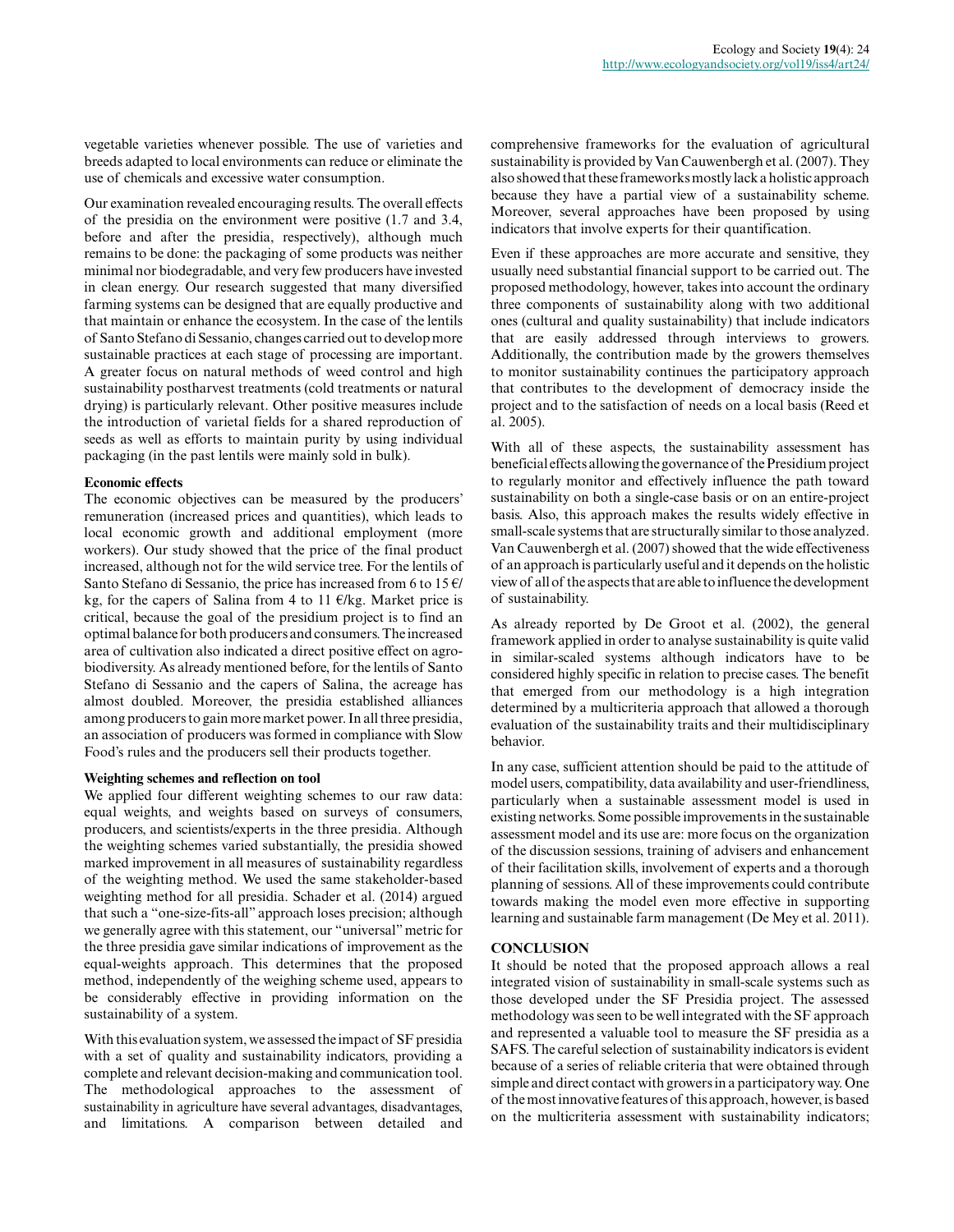moreover, even if we varied the weight assigned to each indicator on the basis of the stakeholders, the method showed substantial vigour and minimized any possible errors that might arise in each indicator, thereby making the method easy to apply and appropriate for use.

Despite significant differences in agricultural practices, i.e., chemical vs. organic fertilizers, and marketing approaches, i.e., conventional market vs. alternative food networks, among the three case studies, this study showed that a SF SAFS derives dynamism from a regional sociocultural identity. The ex post assessment of food-system sustainability performed by the proposed methodology showed that the socioeconomic aspects exceeded expectations. In fact, as the analysis showed, the presidium projects provided a strategy for farmers to remain on the land and to regain some power and control over their productive relationships, and thus the social and cultural goals were reached. Moreover, in this model, the environmental objectives were attained by training farmers and field technicians; such training must continue to be an element of research, innovation, and development. Finally, cultural aspects were respected and enhanced. In this context, presidia products can reinforce rural agro-ecosystems, creating dynamics involving economic satisfaction, environmental concerns, and social and cultural background, through collective processes aimed at promoting the region as a whole.

Although it is evident however that the methodological proposal needs further research to be validated and improved, we do consider that our results provide some new insights, i.e., cultural aspects as well as quality of the product, to evaluate the sustainability of small-scale agri-food systems and to help growers to successfully increase the sustainability of their product. The weakest part of the proposed methodology still remains the small amount of quantitative indicators together with the need to validate it with a larger number of case studies. That is why we intend to carry out a wider application of this methodology to a consistent number of presidia, representative of different areas/ countries and product types.

*Responses to this article can be read online at:* [http://www.ecologyandsociety.org/issues/responses.](http://www.ecologyandsociety.org/issues/responses.php/6972) [php/6972](http://www.ecologyandsociety.org/issues/responses.php/6972)

## **Acknowledgments:**

*The authors wish to thank the two anonymous reviewers for their excellent comments and contributions in improving the initial version of the paper as well as all of the stakeholders involved on a voluntary basis in the assessment of the method. The authors are also grateful to Cassandra Funsten (BA at UC Berkley) for her fundamental assistance editing the English of the final version of the paper.*

# **LITERATURE CITED**

American Public Health Association (APHA). 2007. *Toward a healthy sustainable food system*. Policy Statement 200712. APHA, Washington, D.C., USA. [online] URL: [http://www.apha.org/](http://www.apha.org/policies-and-advocacy/public-health-policy-statements/policy-database/2014/07/29/12/34/toward-a-healthy-sustainable-food-system)

[policies-and-advocacy/public-health-policy-statements/policy](http://www.apha.org/policies-and-advocacy/public-health-policy-statements/policy-database/2014/07/29/12/34/toward-a-healthy-sustainable-food-system)[database/2014/07/29/12/34/toward-a-healthy-sustainable-food-system](http://www.apha.org/policies-and-advocacy/public-health-policy-statements/policy-database/2014/07/29/12/34/toward-a-healthy-sustainable-food-system) 

Bacon, C. M., C. Getz, S. Kraus, M. Montenegro, and K. Holland. 2012. The social dimensions of sustainability and change in diversified farming systems. *Ecology and Society* 17(4): 41. [http://](http://dx.doi.org/10.5751%2FES-05226-170441) [dx.doi.org/10.5751/ES-05226-170441](http://dx.doi.org/10.5751%2FES-05226-170441)

Bell, S., and S. Morse. 1999. *Sustainability indicators: measuring the immeasurable?* Earthscan, London, UK.

Bérard, L., and P. Marchenay, 2004. *Les produits de terroir - Entre culture et règlements* - CNRS Éditions, Paris, France.

Brunori, G. 2007. Local food and alternative food networks: a communication perspective. *Anthropology of Food* S2 March. [online] URL: <http://aof.revues.org/index430.html>

Christensen, T., S. B. Olsen, A. Dubgaard, and N. Kaergård. 2012. Organic farming and multi-criteria decisions: an economic survey. In *Producing and reproducing farming systems: new models of organisation for sustainable food systems of tomorrow.* 10th European IFSA symposium. International Farming Systems Association - Europe Group, Vienna, Austria. [online] URL: [http://ifsa.boku.ac.at/cms/fileadmin/Proceeding2012/](http://ifsa.boku.ac.at/cms/fileadmin/Proceeding2012/IFSA2012_WS6.1_Christensen.pdf) [IFSA2012\\_WS6.1\\_Christensen.pdf](http://ifsa.boku.ac.at/cms/fileadmin/Proceeding2012/IFSA2012_WS6.1_Christensen.pdf)

Commission of the European Communities (CEC). 2005. *Impact assessment guidelines*. SEC(2005) 791. CEC, Brussels, Belgium.

De Groot, R. S., M. A. Wilson, and R. M. J. Boumans. 2002. A typology for the classification, description and valuation of ecosystem functions, goods and services. *Ecological Economics* 41:393-408. [http://dx.doi.org/10.1016/S0921-8009\(02\)00089-7](http://dx.doi.org/10.1016%2FS0921-8009%2802%2900089-7)

De Mey, K., K. D'Haene, F. Marchand, M. Meul, and L. Lauwers 2011. Learning through stakeholder involvement in the implementation of MOTIFS: an integrated assessment model for sustainable farming in Flanders. *International Journal of Agricultural Sustainability* 9:350-363.

Flanders, L. 1999. *Indicators of sustainable development (ISD), progress from theory to practice*. Division for Sustainable Development, Department of Economic and Social Affairs, United Nations, New York, New York, USA.

Freyer, B., and J. Bingen 2012. Reflexivity or assessment? The role of self-reflexivity in the assessment process. In *Producing and reproducing farming systems: new models of organisation for sustainable food systems of tomorrow.* 10th European IFSA symposium. International Farming Systems Association - Europe Group, Vienna, Austria. [online] URL: [http://ifsa.boku.ac.at/](http://ifsa.boku.ac.at/cms/fileadmin/Proceeding2012/IFSA2012_WS6.1_Bingen_Freyer.pdf) [cms/fileadmin/Proceeding2012/IFSA2012\\_WS6.1\\_Bingen\\_Freyer.](http://ifsa.boku.ac.at/cms/fileadmin/Proceeding2012/IFSA2012_WS6.1_Bingen_Freyer.pdf) [pdf](http://ifsa.boku.ac.at/cms/fileadmin/Proceeding2012/IFSA2012_WS6.1_Bingen_Freyer.pdf)

Goodman, D. 2003. The quality 'turn' and alternative food practices: reflections and agenda. *Journal of Rural Studies* 19:1-7. [http://dx.doi.org/10.1016/S0743-0167\(02\)00043-8](http://dx.doi.org/10.1016%2FS0743-0167%2802%2900043-8)

Hardt, M., and A. Negri 2002. *Impero, il nuovo ordine della globalizzazione*. Rizzoli, Milano, Italy.

International Federation of Organic Agricultural Movement (IFOAM). 2005. *The principles of organic agriculture*. IFOAM, Bonn, Germany.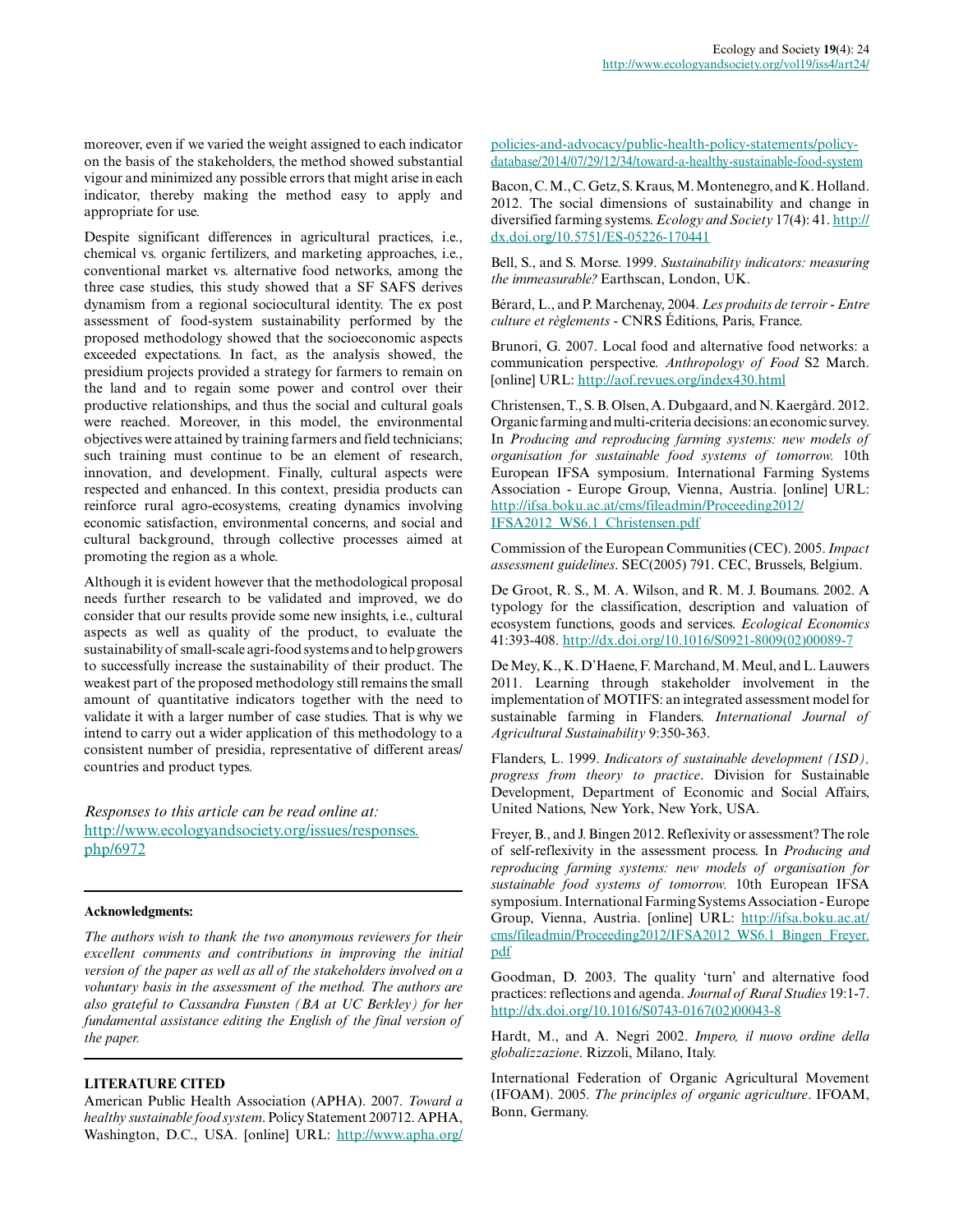Kloppenburg, J., Jr., S. Lezberg, K. de Master, G. W. Stevenson, and J. Hendrickson. 2000. Tasting food, tasting sustainability: defining the attributes of an alternative food system with competent, ordinary people. *Human Organization* 59(2):177-186.

Kremen, C., A. Iles, and C. Bacon. 2012. Diversified farming systems: an agroecological, systems-based alternative to modern industrial agriculture. *Ecology and Society* 17(4): 44. [http://dx.](http://dx.doi.org/10.5751%2FES-05103-170444) [doi.org/10.5751/ES-05103-170444](http://dx.doi.org/10.5751%2FES-05103-170444)

Lang, T., D. Barling, and M. Caraher. 2009. *Food policy: integrating health, environment and society.* Oxford University Press, Oxford, UK. [http://dx.doi.org/10.1093/acprof:](http://dx.doi.org/10.1093%2Facprof%3Aoso%2F9780198567882.001.0001) [oso/9780198567882.001.0001](http://dx.doi.org/10.1093%2Facprof%3Aoso%2F9780198567882.001.0001) 

Lillywhite, R. D., C. Keeling, P. Courtney, N. Lampkin, B. Pearce, F. Rayns, M. Reed, U. Schmutz, C. Watson, and A. Williams. 2012. Assessing the economic, environmental and social characteristics of UK farming systems. In *Producing and reproducing farming systems: new models of organisation for sustainable food systems of tomorrow.* 10th European IFSA symposium. International Farming Systems Association - Europe Group, Vienna, Austria. [online] URL: [http://ifsa.boku.ac.at/](http://ifsa.boku.ac.at/cms/fileadmin/Proceeding2012/IFSA2012_WS6.1_Lillywhite.pdf) [cms/fileadmin/Proceeding2012/IFSA2012\\_WS6.1\\_Lillywhite.pdf](http://ifsa.boku.ac.at/cms/fileadmin/Proceeding2012/IFSA2012_WS6.1_Lillywhite.pdf)

López-Ridaura, S., O. Masera, and M. Astier. 2002. Evaluating the sustainability of complex socio-environmental systems: the MESMIS Framework. *Ecological Indicators* 2:135-148. [http://dx.](http://dx.doi.org/10.1016%2FS1470-160X%2802%2900043-2) [doi.org/10.1016/S1470-160X\(02\)00043-2](http://dx.doi.org/10.1016%2FS1470-160X%2802%2900043-2)

Meadows, D. 1998. *Indicators and information systems for sustainable development.* The Sustainability Institute, Hartland Four Corners, Vermont, USA.

Meul, M., S. Van Passel, F. Nevens, J. Dessein, E. Rogge, A. Mulier, and A. Van Hauwermeiren. 2008. MOTIFS: a monitoring tool for integrated farm sustainability. *Agronomy for Sustainable Development* 28:321-332. [http://dx.doi.org/10.1051/agro:2008001](http://dx.doi.org/10.1051%2Fagro%3A2008001) 

Migliorini, P. 2013. The sustainability assessment of agro-food systems and diets. The comparison of IFOAM vs Slow Food networks. Pages 74-81 *in* A. Wezel, E. Rembiałkowska, and C. Francis, editors. *Learning in future farming and food systems: European education in organic agriculture and agroecology.* Proceedings of ENOAT Workshop, Lyon, 30 August - 1 September 2012. ISARA-Lyon, Lyon, France.

Organisation for Economic Co-operation and Development (OECD). 1999. *Environmental indicators for agriculture. Vol. 2. Issues and design*. OECD, Paris, France.

Organisation for Economic Co-operation and Development (OECD). 2001. *Environmental indicators for agriculture. Vol. 3. Methods and results*. OECD, Paris, France.

Pacini, C., G. Lazzerini, P. Migliorini, and C. Vazzana. 2009. An indicator-based framework to evaluate sustainability of farming systems: review of application in Tuscany. *Italian Journal of Agronomy* 1:23-39.

Peano, C., F. Sottile, V. Girgenti. *In press. I Presìdi Slow Food in Europa, un modello di sostenibilità.* Franco Angeli, Milan, Italy.

Petrini, C. 2005. *Buono, pulito e giusto: principi di nuova gastronomia*. Einaudi, Torino, Italy.

Pretty, J., and H. Ward. 2001. Social capital and the environment. *World Development* 29:209-227. [http://dx.doi.org/10.1016/](http://dx.doi.org/10.1016%2FS0305-750X%2800%2900098-X) [S0305-750X\(00\)00098-X](http://dx.doi.org/10.1016%2FS0305-750X%2800%2900098-X) 

Reed, M., E. D. G. Fraser, S. Morse, and A. J. Dougill. 2005. Integrating methods for developing sustainability indicators to facilitate learning and action. *Ecology and Society* 10(1): r3. [online] URL: [http://www.ecologyandsociety.org/vol10/iss1/](http://www.ecologyandsociety.org/vol10/iss1/resp3/) [resp3/](http://www.ecologyandsociety.org/vol10/iss1/resp3/) 

Romano, D. 1996. Endogenous rural development and sustainability: a European (non orthodox) perspective. *Proceedings of the fifth conference on agriculture, food, and the environment,* Abano Terme, Padova, Italy. Working Paper WP96– 4, Center for International Food and Agricultural Policy, University of Minnesota, St. Paul. Minnesota, USA. [online] URL: [http://ageconsearch.umn.edu/bitstream/14396/1/wp9642b.](http://ageconsearch.umn.edu/bitstream/14396/1/wp9642b.pdf) [pdf](http://ageconsearch.umn.edu/bitstream/14396/1/wp9642b.pdf)

Schader, C., J. Grenz, M. S. Meier, and M. Stolze. 2014. Scope and precision of sustainability assessment approaches to food systems. *Ecology and Society* 19(3): 42. [http://dx.doi.org/10.5751/](http://dx.doi.org/10.5751/ES-06866-190342) [ES-06866-190342](http://dx.doi.org/10.5751/ES-06866-190342)

Schönhart, M., M. Penker, and E. Schmid. 2009. Sustainable local food production and consumption: challenges for implementation and research. *Outlook on Agriculture* 38(2):175-182. [http://dx.doi.](http://dx.doi.org/10.5367%2F000000009788632313) [org/10.5367/000000009788632313](http://dx.doi.org/10.5367%2F000000009788632313)

Segnestam, L., M. Winograd, and A. Farrow. 2000. *Developing indicators: lessons learned from Central America*. World Bank, UNEP, Washington, D.C., USA.

Shiva, V. 1993. *Monocolture della mente*. Bollati Boringhieri, Torino, Italy.

Shiva, V. 2009. *Ritorno alla terra*. Fazi editore, Toma, Italy.

Slow Food Foundation for Biodiversity. 2010. *Slow food presidia: handbook.* Slow Food Foundation for Biodiversity, Bra (Cn), Italy. [online] URL: [http://www.slowfoodfoundation.com/filemanager/](http://www.slowfoodfoundation.com/filemanager/pdf_fondazioneslowfood/Vademecum_EN.pdf) [pdf\\_fondazioneslowfood/Vademecum\\_EN.pdf](http://www.slowfoodfoundation.com/filemanager/pdf_fondazioneslowfood/Vademecum_EN.pdf)

Tregear, A. 2001. *What is a 'typical local food'? An examination of territorial identity in foods based on development initiatives in the agrifood and rural sectors.* Working Paper 58. Centre for Rural Economy, University of Newcastle, Newcastle, UK. [online] URL:<http://www.ncl.ac.uk/cre/publish/pdfs/wp58.pdf>

Triste, L., F. Marchand, L. Debruyne, M. Meul, and L. Lauwers. 2014. Reflection on the development process of a sustainability assessment tool: learning from a Flemish case. *Ecology and Society* 19(3): 47. <http://dx.doi.org/10.5751/ES-06789-190347>

United Nations General Assembly. 1992. *Report of the UN Conference on environment and development.* A/CONF.151/26/ Rev.1. United Nations, New York, New York, USA. [online] URL: [http://www.un.org/documents/ga/conf151/aconf15126-4.](http://www.un.org/documents/ga/conf151/aconf15126-4.htm) [htm](http://www.un.org/documents/ga/conf151/aconf15126-4.htm)

Van Calker, K. J., P. B. M. Berentsen, G. W. J. Giesen, and R. B. M. Huirne. 2005. Identifying and ranking attributes that determine sustainability in Dutch dairy farming. *Agriculture and Human Values* 22:53-63. [http://dx.doi.org/10.1007/s10460-004-7230-3](http://dx.doi.org/10.1007%2Fs10460-004-7230-3)